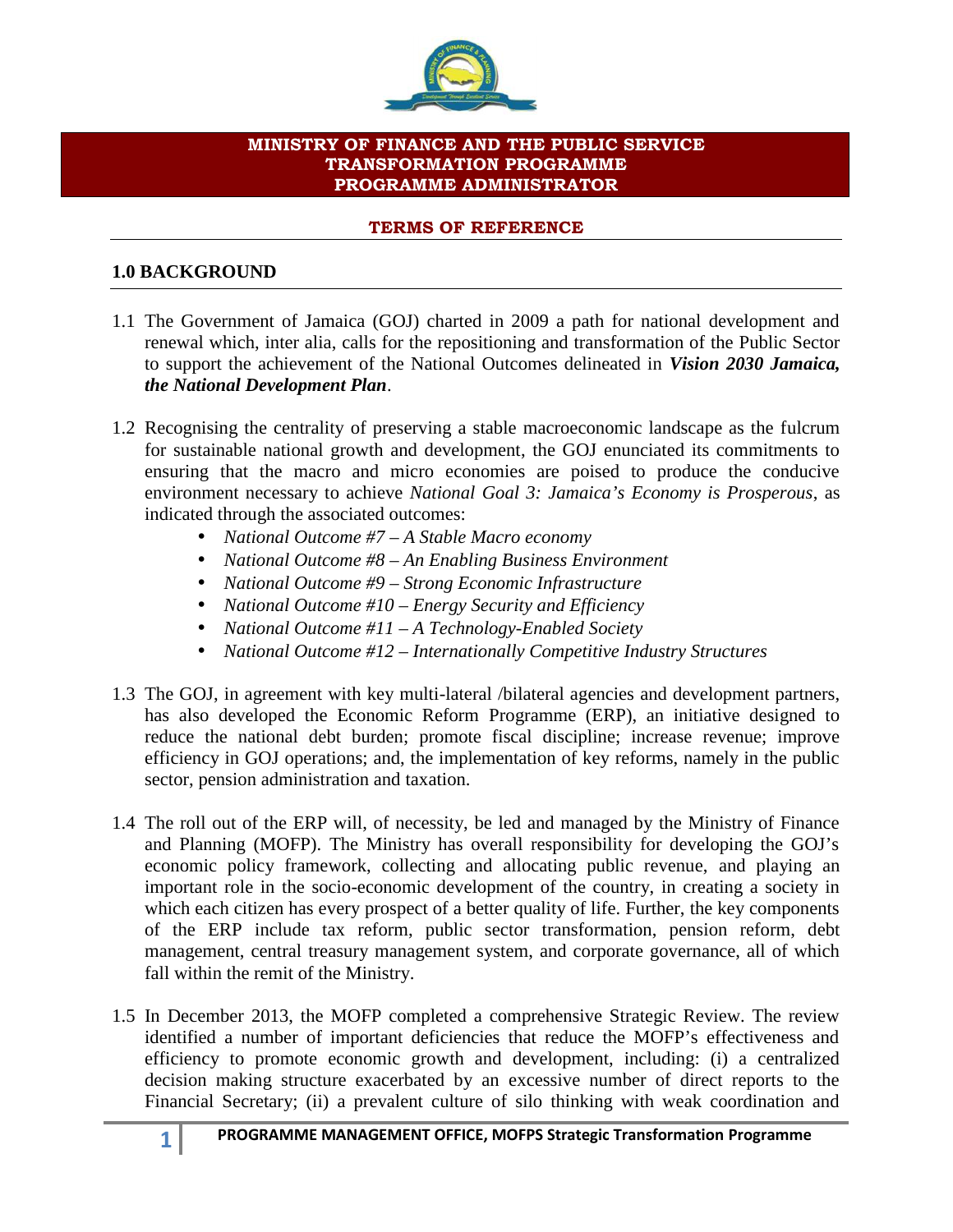consultation between divisions; (iii) resistance to change; (iv) emphasis on transactional bureaucratic processes over policy-making functions, (v) insufficient skills and competencies for required tasks such as economic analysis and forecasting; (vi) prevalence of cumbersome processes; and (vii) unclear roles, duplication of tasks, and functions overlap.

- 1.6 The strategic review also provided a number of recommendations to address these deficiencies and improve the performance of the MOFP including: (i) revision of the vision and mission of the Ministry to focus on the creation of the environment for sustainable growth in Jamaica; (ii) organisational restructuring of the Ministry to better allow for the achievement of the above strategic objectives; and (iii) enhancement of work processes and systems. In addition, recommendations were put forward to address deficiencies identified with regards to: (a) *leadership and accountability*: implement Accountability Framework and increase focus on strategic management activities; (b) *decision-making structures*: reduce bottlenecks and increase responsiveness by reducing the number of reports to the Financial Secretary; (c) *people*: build capacity to ensure that critical activities can be performed; (d) *work processes*: carry out a business process reengineering exercise to eliminate duplications and overlap; and (e) *culture*: reduce degree of "silo-mentality" by establishing new units that merge common functions (e.g., monitoring) that are currently duplicated across units.
- 1.7 The MOFP recognizes the need to realign its organisational structure and machinery to improve the efficiency of its operational management and internal processes, and to strengthen its policy-making and implementation capacity. The MOFP therefore must be transformed to better facilitate sustainable growth in the national economy, effective regulation of the country's financial institutions, and the cost-effective delivery of public services. As such, the Ministry has embarked on a three (3) year Transformation Programme.
- 1.8 The objectives of the Transformation Programme are to: (1) make the operations, machinery and internal processes of the MOFP more efficient; (2) improve the development and execution of policy associated with public fiscal management; (3) improve the policy making capacity and, in particular, strengthen institutional arrangements to analyse and formulate economic and fiscal policy; and, (4) develop the relevant organisation structure, culture and accountabilities required for sustained operations of the MOFP and execution of its strategic objectives.
- 1.9 The Transformation Programme has three (3) components that will:
	- 1. Re-organise the Ministry in line with the Value Chain Approach to enable the effecting of core responsibilities that can lead to strategic success;
	- 2. Build capacity within the MOFP to enable the transformation to a High Performing Organisation; and,
	- 3. Develop, implement and sustain supporting change and culture management programmes and initiatives to support renewal across the Ministry.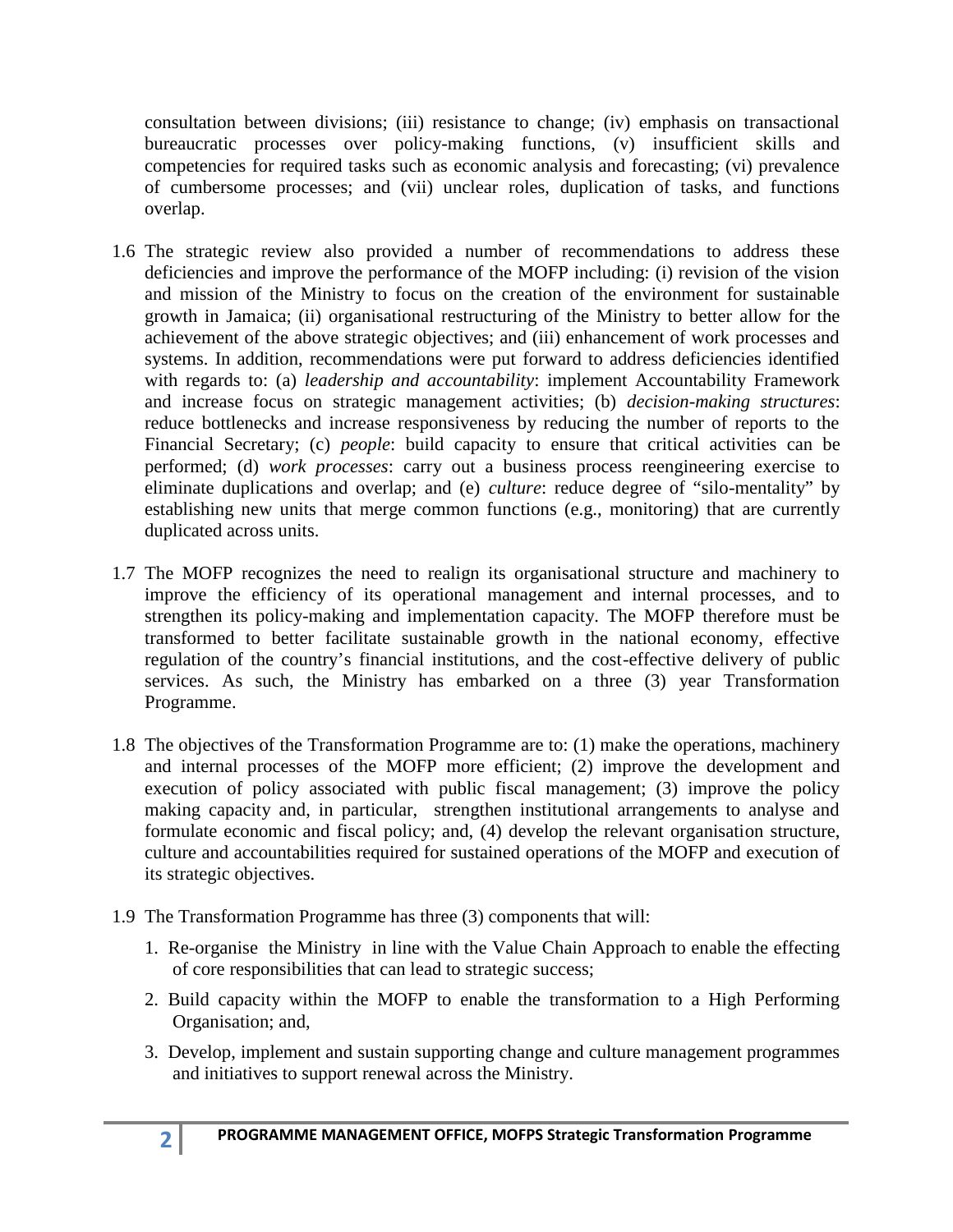### **Component 1 - MOFP Re-organisation**

This component supports the Ministry's organisation restructuring. Main activities include:

- Develop a comprehensive three-year implementation plan for the MOFP Transformation Programme with assigned responsibilities, cost, timelines and milestones;
- Conduct a business process reengineering exercise to eliminate red tape, merge duplicating functions and eliminate redundant and unnecessary ones;
- Definition of functional profiles and job descriptions for the new structure;
- Implementation of HR transition strategy and plan to move MOFP staff from the old structure to the new one;
- Adoption of new MOFP organisation structure (i.e., organisational chart, staffing levels, operating procedures);
- Prepare procedures manuals to support new/improved business processes;
- Conduct space audit to inform the reallocation of staff work space based upon new organisation structure;
- Establish ICT Governance Framework to enhance systems management; and
- Develop Performance Management and Accountability Framework, including the development of Service Level Agreements with clients.

# **Component 2 - MOFP Competencies and Capacities**

This component provides a competency framework along with a robust capacity building programme to address skill and competency gaps. Activities include:

- Design and implement a competency framework for the Ministry;
- Carry out a comprehensive training needs assessment, followed by a training plan based on the needs assessment findings; and,
- Conduct training impact evaluations.

# **Component 3 - Change Management and Communication**

This component supports the transformation of the Ministry's organisational culture. It should also lead to an improved understanding of the needs and behaviour of employees transitioning within macro-level organisational change and to promote transformation programme activities across the MOFP. This will be executed in collaboration with an external change management consulting firm. Main activities include:

- Design and implement a change management and communication plan to mitigate re organisation related risks;
- Apply behavioural insights to external business processes;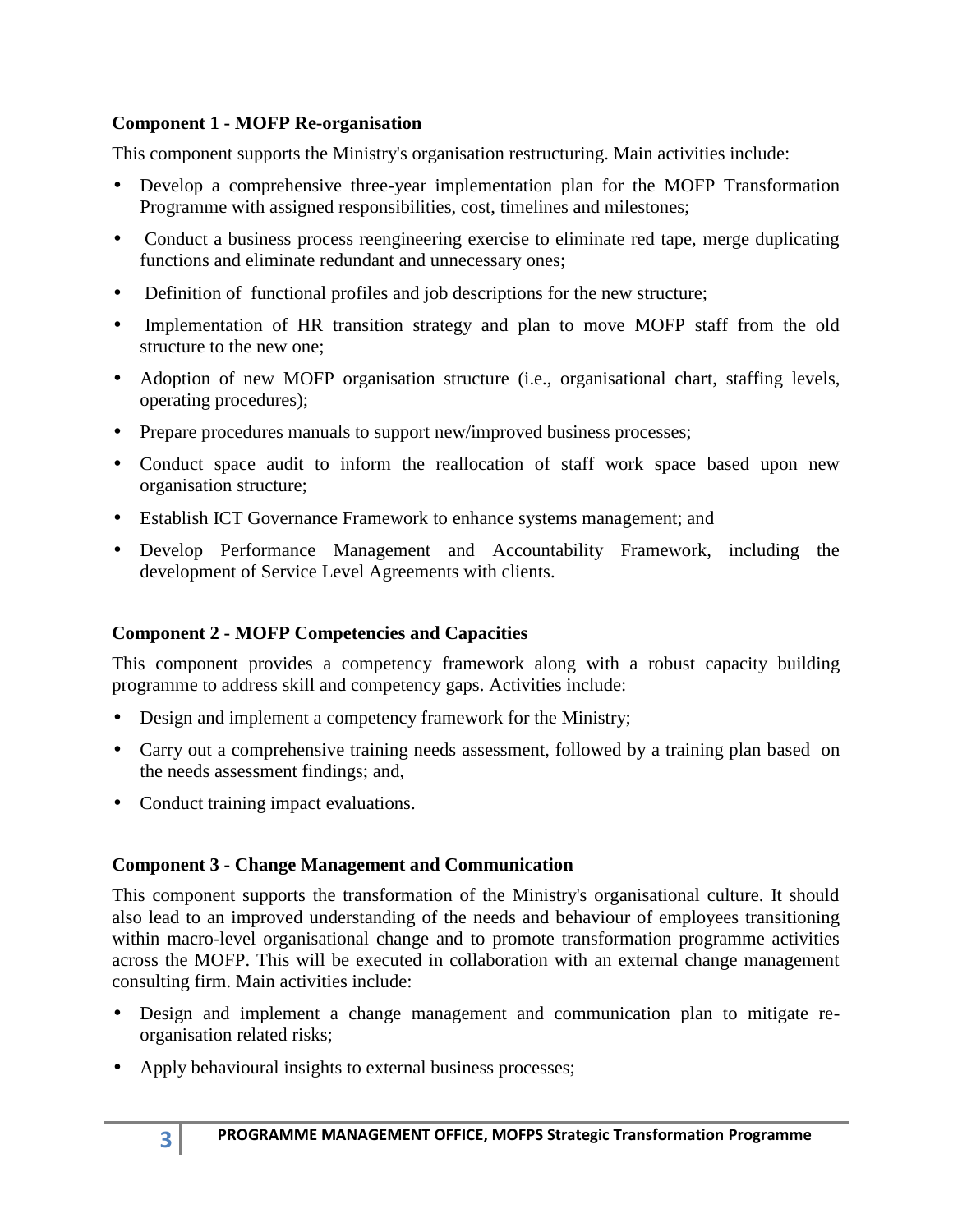- Apply behavioural insights to internal business processes as part of the Transformation Programme, focusing on improving staff engagement, productivity and change management;
- Enhance capacity of MOFP staff to respond positively to change;
- Assure key stakeholders engagement throughout the MOFP transformation process.
- 1.10 To carry out its Transformation Programme, the MOFP will establish an implementation management structure with the following core elements:
- i) creation of a dedicated Programme Management Office (PMO), responsible for ensuring full implementation of the programme. The PMO will be comprised of both consultants and MOFP staff who will provide the technical and advisory support to MOFP senior management for Programme implementation. The MOFP staff will work exclusively and on a full time basis in the PMO. The PMO will include:
	- a. **PMO Director** manage the day to day operations of the PMO and have primary and direct responsibility for components one (1) and two (2);
	- b. **Behavioural Insights Consultant** will have direct and primary responsibility for component three (3) which will design and implement a change management strategy and plan based on the application of behavioural economics, as well as the attendant communication plan;
	- c. **Organizational Development Consultants** provide the management analysis and organisational development functions including business process reviews and the development of job descriptions;
	- d. **Change Management and Culture Management Specialist** assist in the implementation of the change management strategy and plan as well as the implementation of the communication plan;
	- e. **Programme Administrator** provide the financial management and project management support required for the successful operation of the Programme, as well as assisting in financial reporting and performance updates to International Development Partners.
- ii) establishment of a Transformation Steering Committee (TSC) to support and supervise the implementation of the programme. The TSC, chaired by the Financial Secretary and composed of key stakeholders, will ensure robust program governance, strategic direction and oversight.
- iii) designation of change leaders and change agents in every unit of the organisation, selected from the MOFP staff.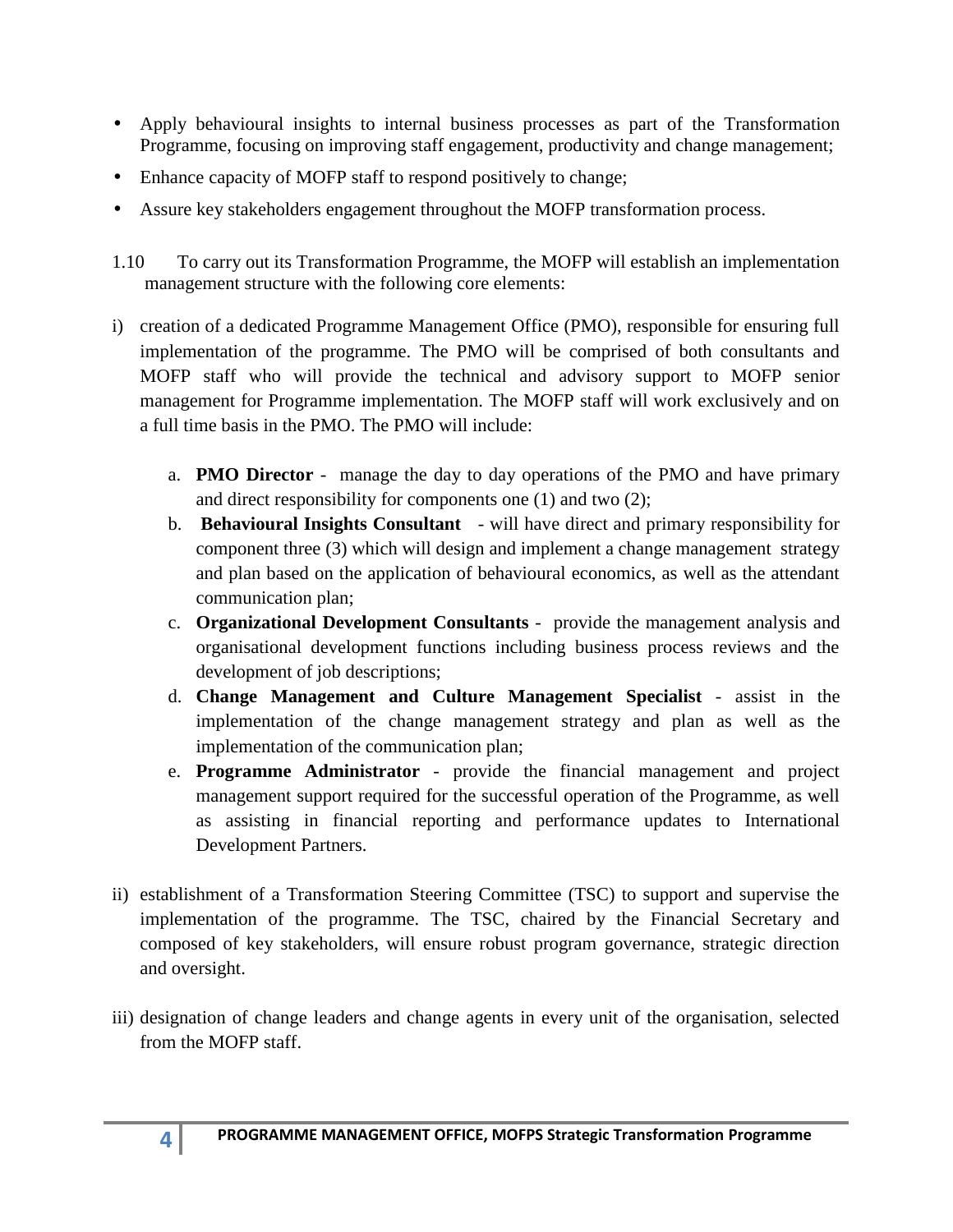### **2.0 NATURE AND DURATION OF ASSIGNMENT**

2.1 The Ministry has embarked on implementing the accepted recommendations and various proposals arising from the 2013 Strategic Review along with recommendations from previous work done. To this end, the Ministry is seeking to secure the services of a Programme Administrator for a **period of two (2) years** with the potential for renewal based on satisfactory performance and the needs of the Programme.

### **3.0 SCOPE OF WORK**

The Project Administrator will perform the following duties:

**1. Develop, implement and sustain supporting financial and procurement management systems to sustain the proper management of the Programme.**

### **i) Financial Management**

- a) Maintains a programme finance filing system through filing, retrieval, retention, storage, compilation, coding and updating of all documents relating to project finance.
- b) Maintains a database of consultants and/or service providers hired, and of equipment purchased under projects and record of the consultants in possession of portable devices which are the property of the Programme.
- c) Maintains financial data in the appropriate hard copy and electronic accounting systems.
- d) Facilitates records and site audits by international development partners and other government auditing personnel.
- e) Prepare monthly, quarterly and annual financial reports on disbursements and provide variances to expenditures in accordance with the reporting format required by the IDP's.
- g) Prepare periodical Advance of Funds Request and Justification of Advances for IDB expenditures.
- h) Prepare monthly bank reconciliation statements for the project account and ensure that reconciling items are properly identified and treated in the project accounts.
- i) Liaises externally with officers of the IDPs as required for purposes of the programme's management and internally with key stakeholders including EMD, FAD and CSD among others.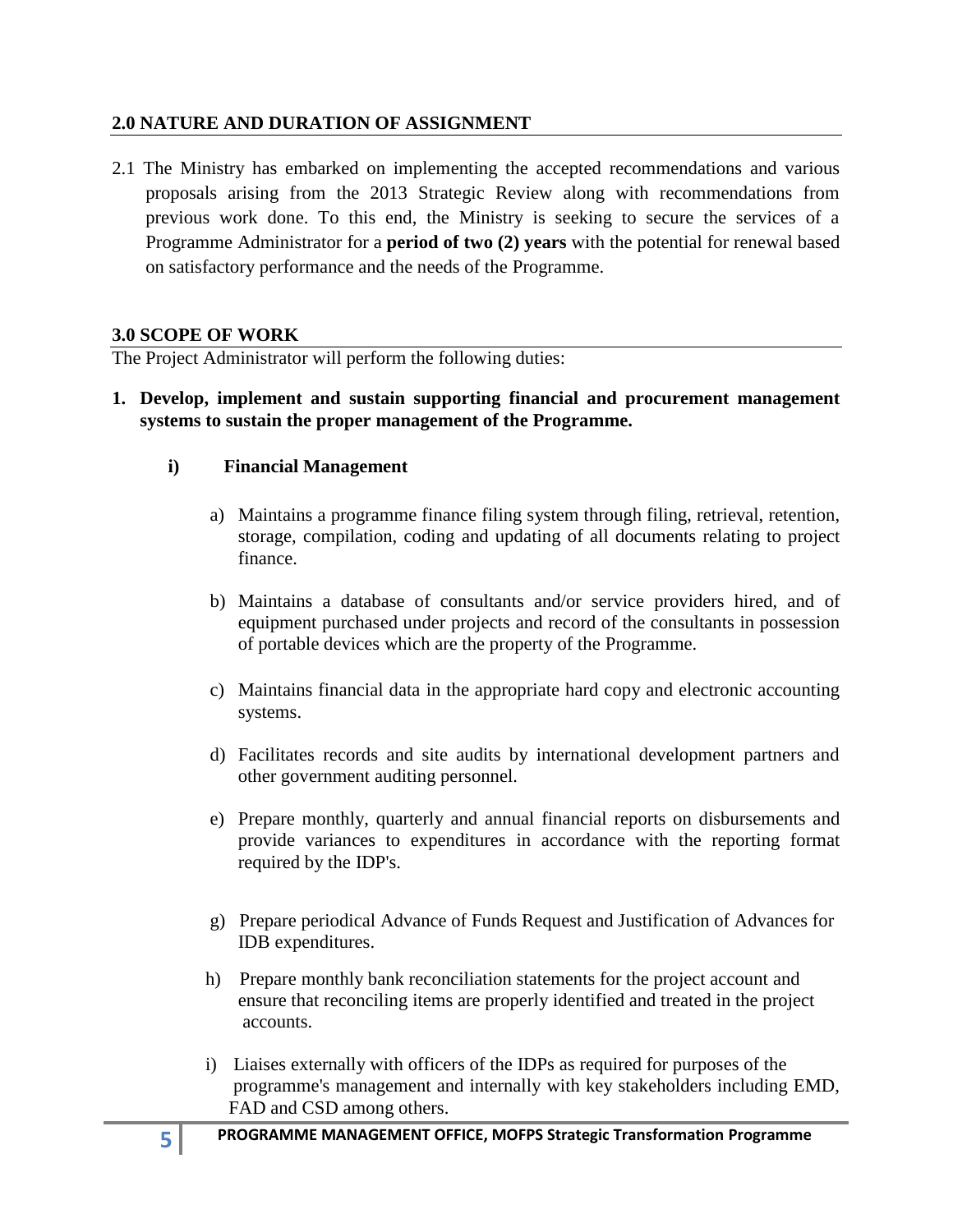j) Coordinate the collection of component plans and budgets for the development of the a comprehensive corporate plan and strategy for the PMO for each fiscal year.

# **ii) Procurement**

- a) Plans, directs and manages the procurement and administration of works, goods and services in the PMO in compliance with GOJ standards, policies and procedures, as well as any specific requirements for international development partners.
- b) Assists the PMO Head, in collaboration with the Corporate Planning and Administration Division, to prepare tender/bid documents (including Request for Proposals (RFP) and Request for Quotation (RFQ) to effect procurement), by:
	- i) Developing advertisements inviting bids, proposals, quotations and/or applications; and, arranges for advertisements to be placed.
	- ii) Staging bidders' conferences, public bid openings and other meetings: makes room bookings and meeting arrangements; receives/hosts visitors; prepares agenda and organises relevant information and documents; takes minutes; and, reproduces and distributes related documents as required.
- c) Prepares and places orders for goods and services, tracks progress with orders, and, follows on delivery.
- d) Maintains a procurement records/information management system according to prescribed standards of GOJ and/or international partners for all documents relating to procurement of goods and services by the PMO.
- e) Establishes and maintains a database of contracts, purchase agreements, credit arrangements and service contracts.
- f) Maintains a list of all suppliers and contractors used by the GOJ and/or the Ministry in keeping with approved list from the Office of the Contractor General.
- g) Plans and or oversees periodic stocktaking activities and monitors inventory.

# **2. Establish and Operate the Monitoring & Evaluation Mechanisms for the Programme.**

a) Develops and maintains MS Project baseline for the project implementation plan with supporting charts based on information provided by the programme team.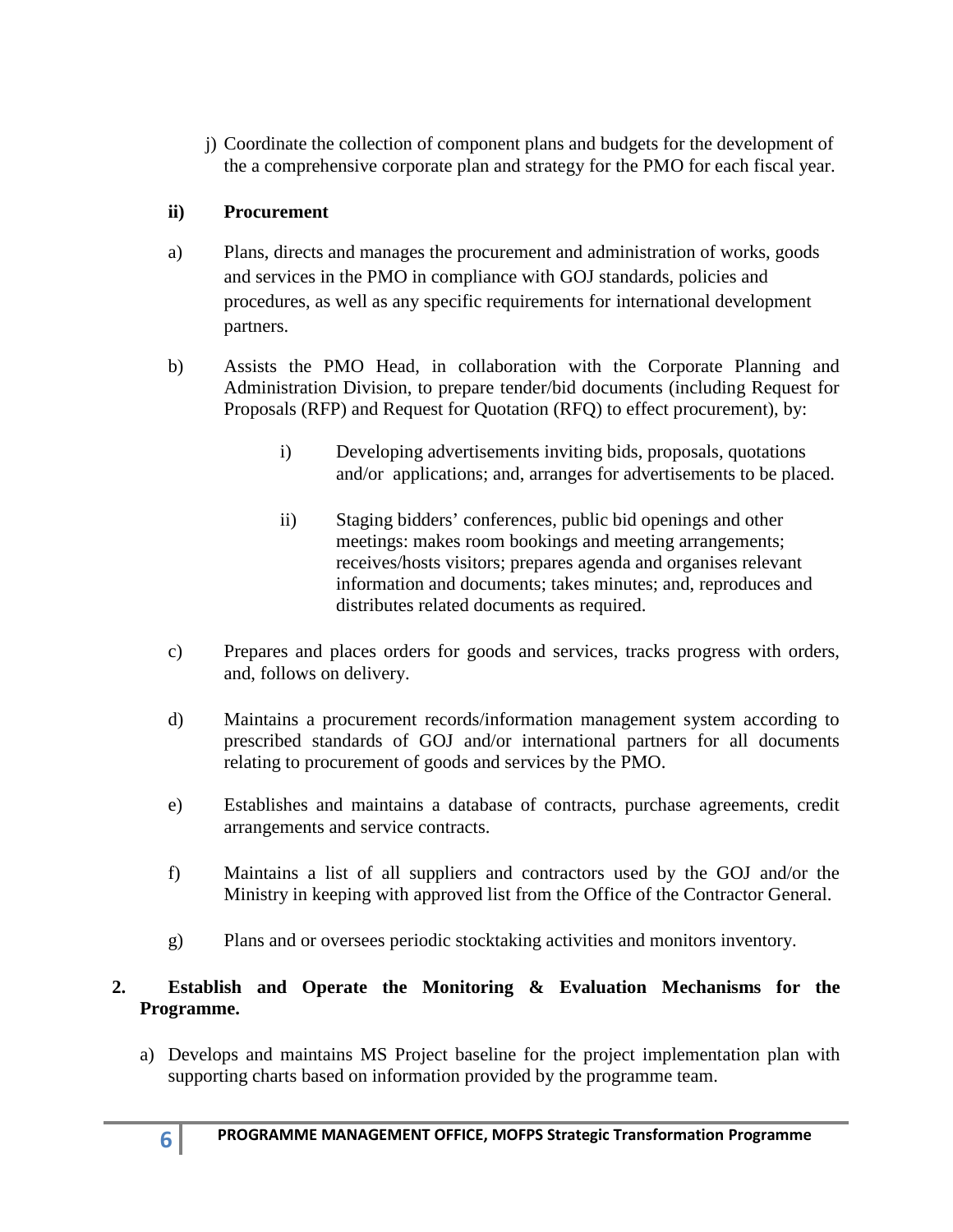- b) Develops monitoring & reporting instruments to collect and report actual performance (activities, outputs and other specified results) against targets of the Results Matrix and Monitoring & Evaluation Plan (MEP).
- c) Prepares periodic and *ad hoc* reports for the FSEC, TSC, IDPs the PIOJ and other stakeholders.
- d) Works with the Ministry's Strategic Planning and Strategic Organizational Development Units to define other results indicators and targets. Providing periodic information to the Ministry's formal performance reporting machinery.
- e) Maintains database of consultants' reports and all other materials in whatever form and medium subtending the Transformation experience.

# **3**. **PMO Administration & Operations**

- a) Facilitate payments to consultants in the PMO according to approved deliverables and timelines by;
	- i) Coordinating/documenting the receipt of consultant reports, invoices, time sheets and associated documentation, packaging and delivering these to the head of the review panel.
	- ii) Receiving, documenting and coordinating the delivery of invoices, time sheets and associated documentation that have been approved by the review panel to the Accounting unit of the SPSTU for making payment to the consultants;
	- iii) Acting as the liaison between consultants and the SPSTU to resolve invoicing and payment related anomalies, if any.
- b) To maintain records to track and report on the days applied by each short term consultants against individual deliverables and the cumulative days applied to date.
- c) Assist the Programme Manager to oversee the day to day activities of the PMO to ensure orderly progression of its operations towards meeting targets; assist in the development of a time line for major activities of the PMO and Coordinate with relevant support services unit to ensure efficient operations.
- d) Assist with the on-boarding of new consultants to the PMO and work with component specialist consultants in the co-ordination of activities in all areas of PMO including; Change Management; Business Process Review; the Human Resources Oversight Committee and Change & Management & Communications Committee.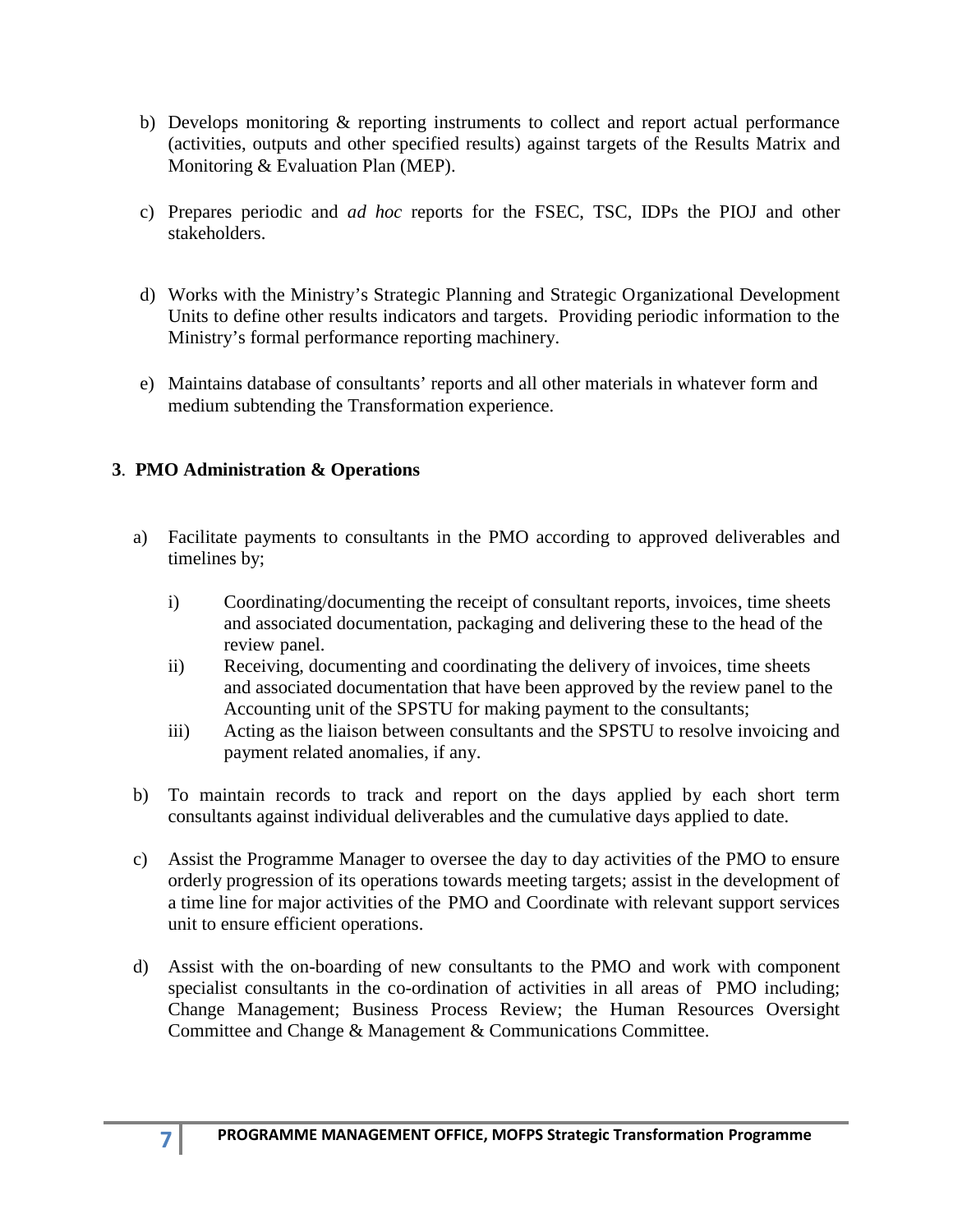- e) Perform Secretarial support duties as needed by the PMO and the associated committees and specifically to coordinate the Secretariat activities for the HROC.
- f) Arrange and attend meetings, seminars, symposiums and other events related to the Department/project efforts and to attend same in capacity as a secretarial resource. Independently produce reports, correspondences and other materials as needed.
- g) Undertake research to develop proposals, prepare briefs, Cabinet Notes and other reports as may be required to support the rest of the PMO operations.
- h) To undertake such other duties as may arise under all the above areas of the PMO operations from time to time**.**

### **4.0 SUPERVISION/COORDINATION**

The Officer will report directly to the Programme Manager for PMO who will have the overall responsibility for the ensuring the quality and timeliness of the output for the Department. The Officer will be required to support the activities of all the Transformation Components.

### **6.0 QUALIFICATIONS REQUIRED**

- Bachelor's degree in Social Sciences, Public Administration or related field from an accredited institution.
- Certification in Government Procurement and Financial Accounting, or equivalent, preferred.
- Training in Inventory Management, Supplies and Purchasing Management preferred.
- Minimum of five (5) years' experience in government procurement and/or financial accounting, or procurement administration using multilateral or bilateral funding institution's procurement procedures.

# **7.0 SPECIFIC KNOWLEDGE AND SKILLS**

- Sound understanding and knowledge of GOJ Procurement Policies, Procedures and Guidelines, particularly Inter-American Development Bank (IDB) and World Bank (WB).
- Sound understanding of government budgeting, accounting and financial management, particularly the FAA Act.